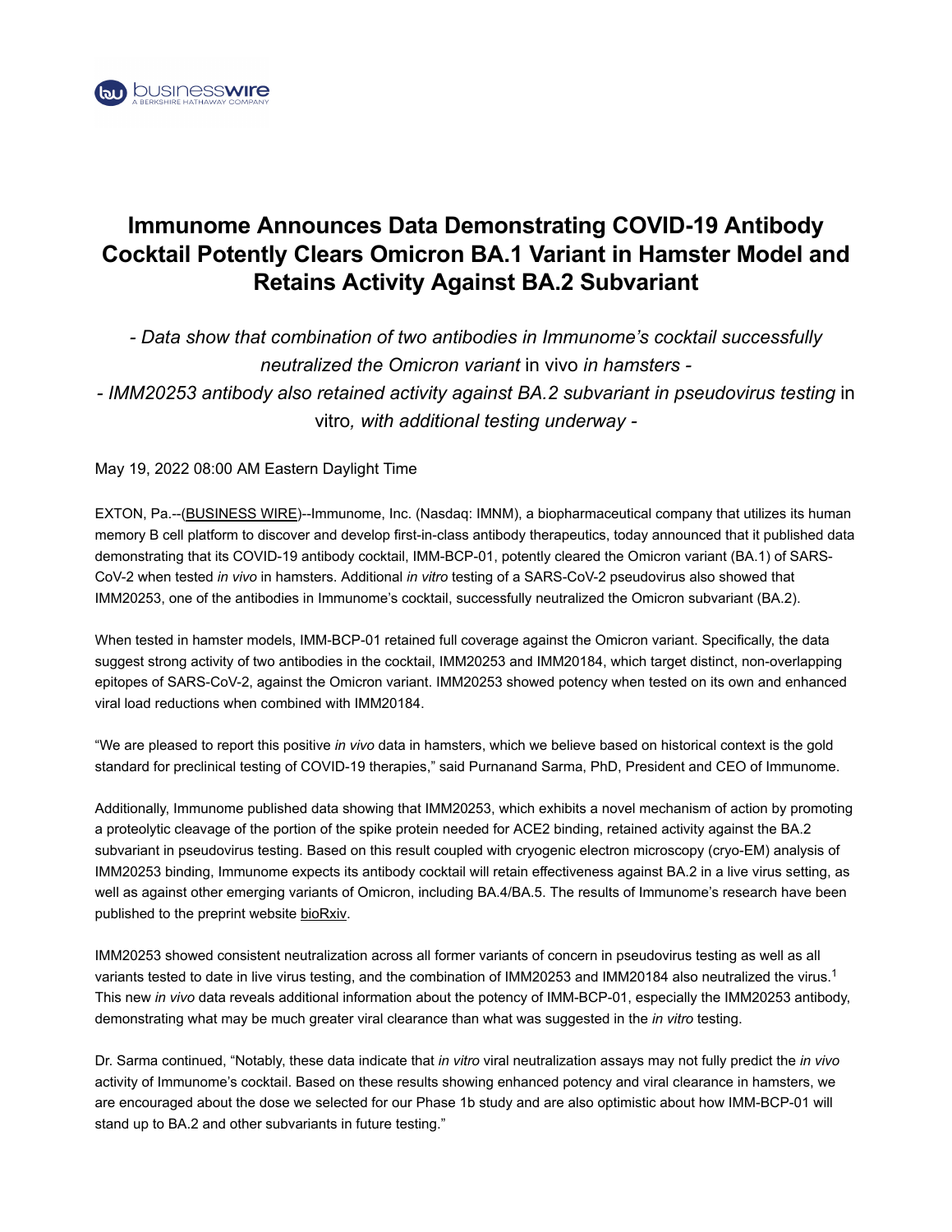<sup>1</sup>IMM20190, the third component of IMM-BCP-01, which is effective against other variants (including Delta) in preclinical testing, was excluded from live virus testing due to Immunome's prior predictive analysis suggesting a lack of binding to Omicron.

#### **About IMM-BCP-01**

IMM-BCP-01 is a three-antibody cocktail targeting non-overlapping regions of the Spike protein of SARS-CoV-2, including highly conserved, subdominant epitopes, which elicits both ACE2 and non-ACE2 dependent neutralization and induces natural viral clearance mechanisms, such as antibody dependent cellular cytotoxicity, complement activation and phagocytosis. Immunome has submitted an Investigational New Drug Application with the FDA and plans to initiate a placebo-controlled dose escalation study of IMM-BCP-01 in patients infected with SARS-CoV-2.

This investigational work was funded by the U.S. Department of Defense's (DOD) Joint Program Executive Office for Chemical, Biological, Radiological and Nuclear Defense (JPEO-CBRND) in collaboration with the Defense Health Agency (DHA) (Contract number: W911QY-20-9-0019).

#### **About Immunome**

Immunome is a biopharmaceutical company that utilizes its proprietary human memory B cell platform to discover and develop first-in-class antibody therapeutics that are designed to change the way diseases are treated. The company's initial focus is developing therapeutics to treat oncology and infectious diseases, including COVID-19. Immunome's proprietary discovery engine identifies novel therapeutic antibodies and their targets by leveraging the highly educated components of the immune system, memory B cells, from patients whose bodies have learned to fight off their disease. For more information, please visit [www.immunome.com](https://cts.businesswire.com/ct/CT?id=smartlink&url=http%3A%2F%2Fwww.immunome.com&esheet=52723712&newsitemid=20220519005134&lan=en-US&anchor=www.immunome.com&index=2&md5=9c37ce4708138b4605fe8fb943244b7a) or follow Immunome on Twitter and LinkedIn.

#### **Forward-Looking Statements**

This press release includes certain disclosures that contain "forward-looking statements" intended to qualify for the "safe harbor" from liability established by the Private Securities Litigation Reform Act of 1995, as amended, including, without limitation, express or implied statements regarding Immunome's beliefs and expectations regarding the ability of IMM-BCP-01 to neutralize variants of the SARS-CoV-2 virus, the advancement of its platform and programs, execution of its regulatory, research, clinical and strategic plans and anticipated upcoming milestones for its platform and programs, including expectations regarding, among other things, the timing and results of its preclinical studies and clinical trials, clinical plans, general regulatory actions, the translation of preclinical data into clinical safety and efficacy, the therapeutic potential and benefits of our product candidates, the possible need and demand for its product candidates and other statements that are not historical fact. Forward-looking statements may be identified by the words "anticipate," "believe," "estimate," "expect," "intend," "plan," "project," "suggest," "may," "will," "could," "should," "seek," "potential" and similar expressions. Forward-looking statements are based on Immunome's current expectations and are subject to inherent uncertainties, risks and assumptions that are difficult to predict. Factors that could cause actual results to differ include, but are not limited to, those risks and uncertainties associated with: the impact of the COVID-19 pandemic on Immunome's business, operations, strategy, goals and anticipated milestones; the fact that research and development data are subject to differing interpretations and assessments; Immunome's ability to execute on its strategy, including with respect to its R&D efforts, regulatory filings, timing of these filings and the timing and nature of governmental authority feedback regarding the same, initiation and completion of any clinical studies, confirmatory testing and other anticipated milestones as and when anticipated; the effectiveness of Immunome's product candidates, including the possibility that further preclinical data and any clinical trial data may be inconsistent with the data used for advancing the product candidates and that further variants of concern could emerge; Immunome's ability to fund operations and raise capital; Immunome's reliance on vendors; the competitive landscape; and the additional risks and uncertainties set forth more fully under the caption "Risk Factors" in Immunome's Annual Report on Form 10-K filed with the United States Securities and Exchange Commission (SEC) on March 28, 2022, and elsewhere in Immunome's other filings and reports with the SEC. Forwardlooking statements contained in this announcement are made as of this date, and Immunome undertakes no duty to publicly update or revise any forward looking statements, whether as a result of new information, future events or otherwise, except as may be required under applicable law. In this press release, we may discuss our current and potential future product candidates that have not yet undergone clinical trials or been approved for marketing by the U.S. Food and